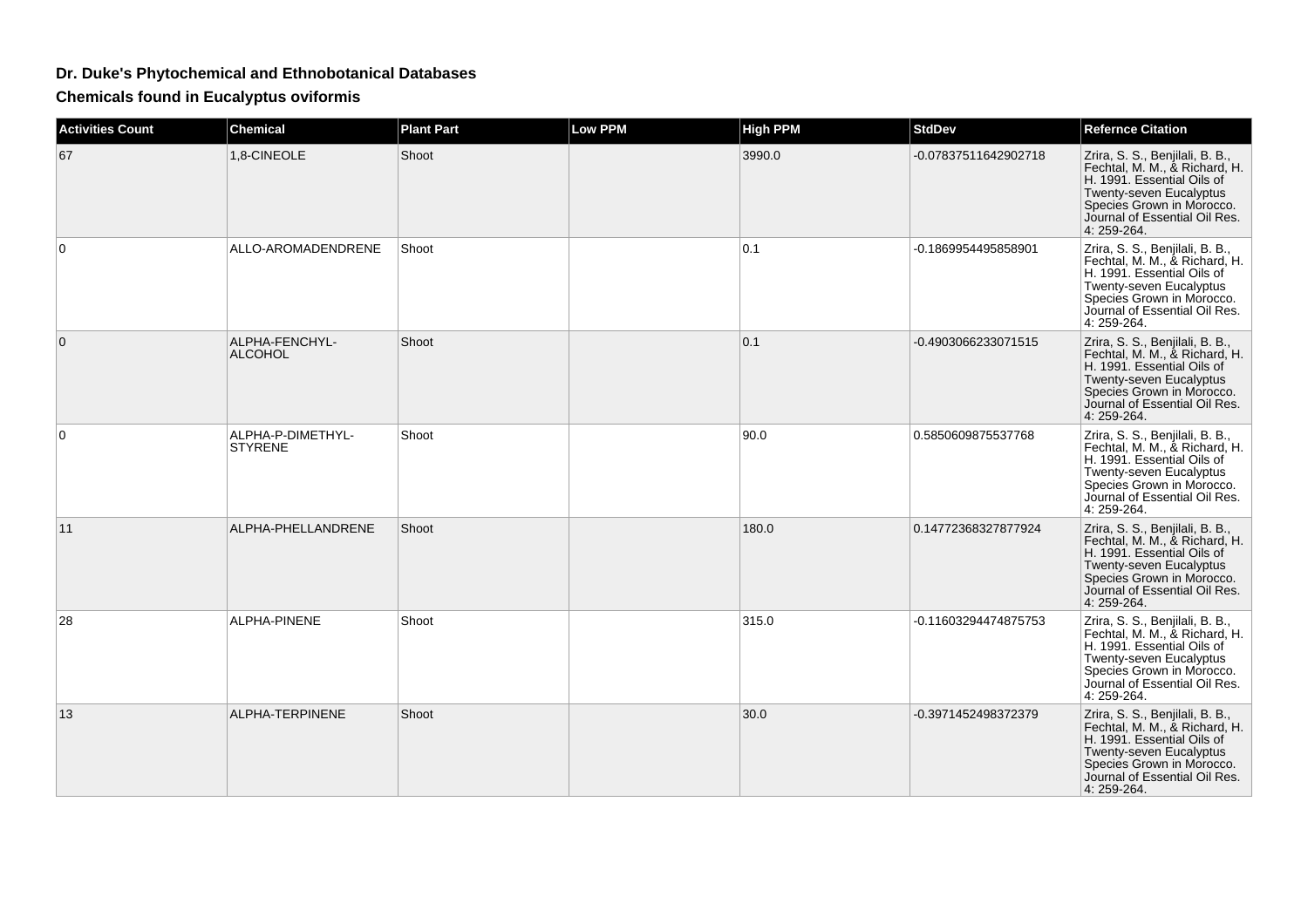| <b>Activities Count</b> | <b>Chemical</b>                   | <b>Plant Part</b> | <b>Low PPM</b> | <b>High PPM</b> | <b>StdDev</b>        | <b>Refernce Citation</b>                                                                                                                                                                                      |
|-------------------------|-----------------------------------|-------------------|----------------|-----------------|----------------------|---------------------------------------------------------------------------------------------------------------------------------------------------------------------------------------------------------------|
| 23                      | ALPHA-TERPINEOL                   | Shoot             |                | 0.1             | -0.2857345982558654  | Zrira, S. S., Benjilali, B. B.,<br>Fechtal, M. M., & Richard, H.<br>H. 1991. Essential Oils of<br>Twenty-seven Eucalyptus<br>Species Grown in Morocco.<br>Journal of Essential Oil Res.<br>4: 259-264.        |
| $\mathbf{0}$            | ALPHA-TERPINYL-<br><b>ACETATE</b> | Shoot             |                | 0.1             | -0.2773592892891196  | Zrira, S. S., Benjilali, B. B.,<br>Fechtal, M. M., & Richard, H.<br>H. 1991. Essential Oils of<br>Twenty-seven Eucalyptus<br>Species Grown in Morocco.<br>Journal of Essential Oil Res.<br>4: 259-264.        |
| 0                       | ALPHA-THUJENE                     | Shoot             |                | 35.0            | 0.0741962338866445   | Zrira, S. S., Benjilali, B. B.,<br>Fechtal, M. M., & Richard, H.<br>H. 1991. Essential Oils of<br>Twenty-seven Eucalyptus<br>Species Grown in Morocco.<br>Journal of Essential Oil Res.<br>4: 259-264.        |
| 3                       | AROMADENDRENE                     | Shoot             |                | 0.1             | -0.18132233610427648 | Zrira, S. S., Benjilali, B. B.,<br>Fechtal, M. M., & Richard, H.<br>H. 1991. Essential Oils of<br>Twenty-seven Eucalyptus<br>Species Grown in Morocco.<br>Journal of Essential Oil Res.<br>4: 259-264.        |
| 24                      | <b>BENZALDEHYDE</b>               | Shoot             |                | 0.1             | -0.2247983186195243  | Zrira, S. S., Benjilali, B. B.,<br>Fechtal, M. M., & Richard, H.<br>H. 1991. Essential Oils of<br><b>Twenty-seven Eucalyptus</b><br>Species Grown in Morocco.<br>Journal of Essential Oil Res.<br>4: 259-264. |
| $\mathbf{0}$            | BETA-CARYOPHYLLENE                | Shoot             |                | 0.1             | -0.40976853829945986 | Zrira, S. S., Benjilali, B. B.,<br>Fechtal, M. M., & Richard, H.<br>H. 1991. Essential Oils of<br>Twenty-seven Eucalyptus<br>Species Grown in Morocco.<br>Journal of Essential Oil Res.<br>4: 259-264.        |
| 5                       | BETA-ELEMENE                      | Shoot             |                | 0.1             | -0.3396749847658091  | Zrira, S. S., Benjilali, B. B.,<br>Fechtal, M. M., & Richard, H.<br>H. 1991. Essential Oils of<br>Twenty-seven Eucalyptus<br>Species Grown in Morocco.<br>Journal of Essential Oil Res.<br>4: 259-264.        |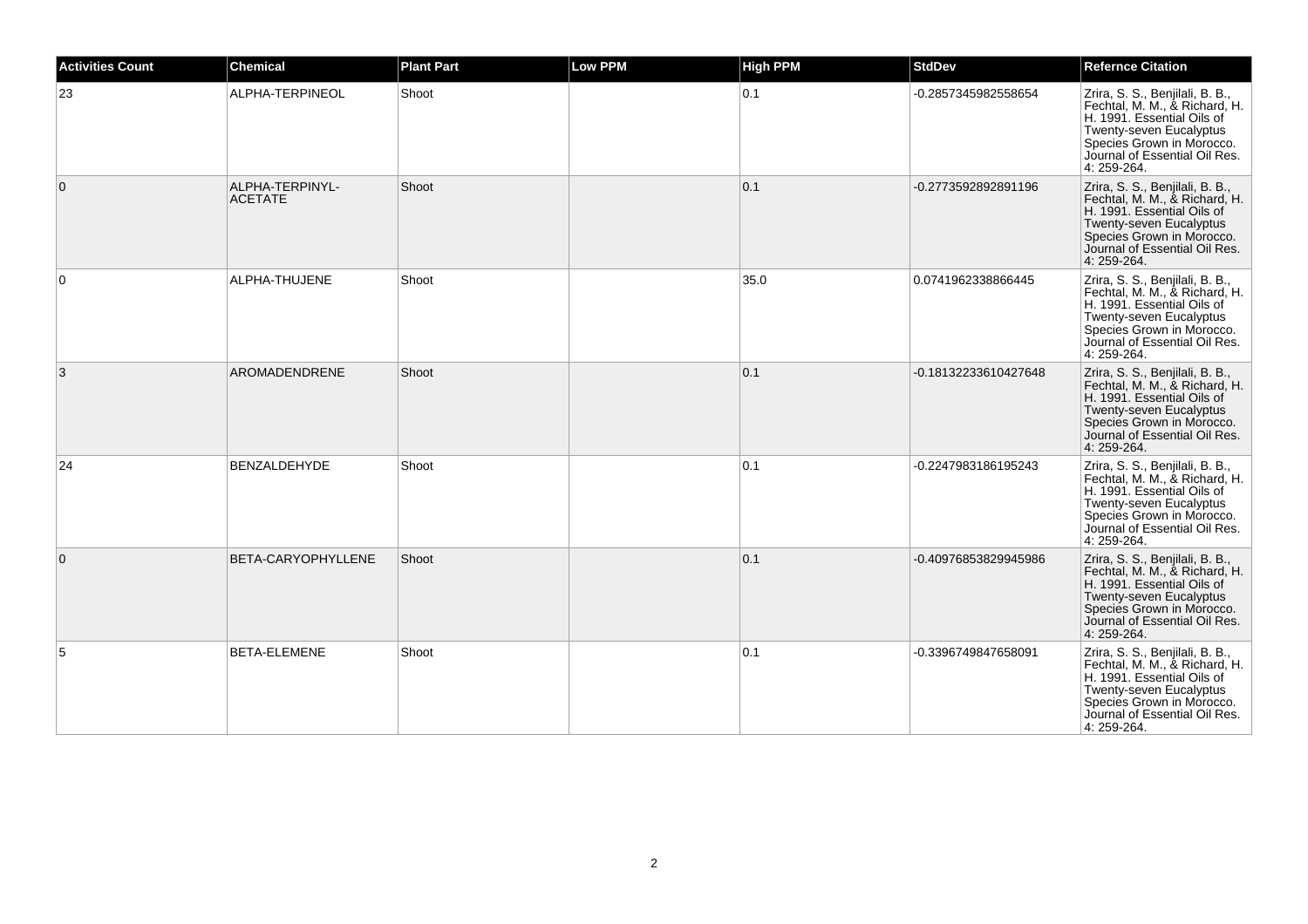| <b>Activities Count</b> | <b>Chemical</b>            | <b>Plant Part</b> | <b>Low PPM</b> | <b>High PPM</b> | <b>StdDev</b>        | <b>Refernce Citation</b>                                                                                                                                                                               |
|-------------------------|----------------------------|-------------------|----------------|-----------------|----------------------|--------------------------------------------------------------------------------------------------------------------------------------------------------------------------------------------------------|
| 13                      | <b>BETA-PINENE</b>         | Shoot             |                | 560.0           | -0.08187350026080721 | Zrira, S. S., Benjilali, B. B.,<br>Fechtal, M. M., & Richard, H.<br>H. 1991. Essential Oils of<br>Twenty-seven Eucalyptus<br>Species Grown in Morocco.<br>Journal of Essential Oil Res.<br>4: 259-264. |
| 35                      | <b>BORNEOL</b>             | Shoot             |                | 0.1             | -0.39869489976509587 | Zrira, S. S., Benjilali, B. B.,<br>Fechtal, M. M., & Richard, H.<br>H. 1991. Essential Oils of<br>Twenty-seven Eucalyptus<br>Species Grown in Morocco.<br>Journal of Essential Oil Res.<br>4: 259-264. |
| 9                       | <b>CAMPHENE</b>            | Shoot             |                | 40.0            | -0.13058578979385044 | Zrira, S. S., Benjilali, B. B.,<br>Fechtal, M. M., & Richard, H.<br>H. 1991. Essential Oils of<br>Twenty-seven Eucalyptus<br>Species Grown in Morocco.<br>Journal of Essential Oil Res.<br>4: 259-264. |
| $\Omega$                | CAMPHOLENIC-ALDEHYDE Shoot |                   |                | 0.1             | -0.3149715595301656  | Zrira, S. S., Benjilali, B. B.,<br>Fechtal, M. M., & Richard, H.<br>H. 1991. Essential Oils of<br>Twenty-seven Eucalyptus<br>Species Grown in Morocco.<br>Journal of Essential Oil Res.<br>4: 259-264. |
| 20                      | <b>CITRONELLAL</b>         | Shoot             |                | 0.1             | -0.22483909928564133 | Zrira, S. S., Benjilali, B. B.,<br>Fechtal, M. M., & Richard, H.<br>H. 1991. Essential Oils of<br>Twenty-seven Eucalyptus<br>Species Grown in Morocco.<br>Journal of Essential Oil Res.<br>4: 259-264. |
| $\Omega$                | CITRONELLIC-ACID           | Shoot             |                | 0.1             | -0.2299487807105499  | Zrira, S. S., Benjilali, B. B.,<br>Fechtal, M. M., & Richard, H.<br>H. 1991. Essential Oils of<br>Twenty-seven Eucalyptus<br>Species Grown in Morocco.<br>Journal of Essential Oil Res.<br>4: 259-264. |
| 15                      | <b>CITRONELLOL</b>         | Shoot             |                | 0.1             | -0.1773498482378769  | Zrira, S. S., Benjilali, B. B.,<br>Fechtal, M. M., & Richard, H.<br>H. 1991. Essential Oils of<br>Twenty-seven Eucalyptus<br>Species Grown in Morocco.<br>Journal of Essential Oil Res.<br>4: 259-264. |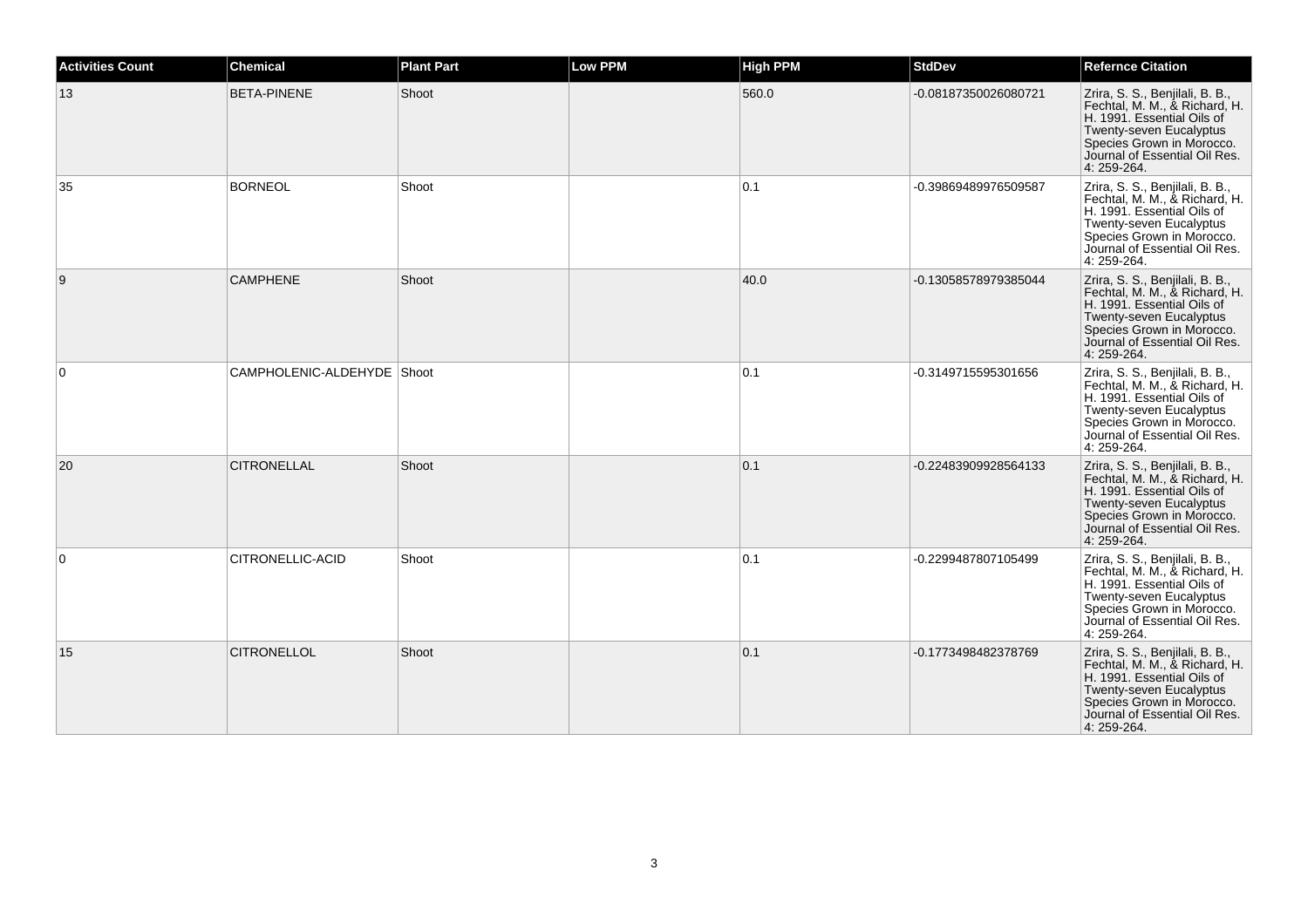| <b>Activities Count</b> | <b>Chemical</b>        | <b>Plant Part</b> | <b>Low PPM</b> | <b>High PPM</b> | <b>StdDev</b>        | <b>Refernce Citation</b>                                                                                                                                                                                      |
|-------------------------|------------------------|-------------------|----------------|-----------------|----------------------|---------------------------------------------------------------------------------------------------------------------------------------------------------------------------------------------------------------|
| 2                       | CITRONELLYL-ACETATE    | Shoot             |                | 0.1             | -0.23387536673936873 | Zrira, S. S., Benjilali, B. B.,<br>Fechtal, M. M., & Richard, H.<br>H. 1991. Essential Oils of<br>Twenty-seven Eucalyptus<br>Species Grown in Morocco.<br>Journal of Essential Oil Res.<br>4: 259-264.        |
| 10                      | <b>CUMINALDEHYDE</b>   | Shoot             |                | 0.1             | -0.32518936983709645 | Zrira, S. S., Benjilali, B. B.,<br>Fechtal, M. M., & Richard, H.<br>H. 1991. Essential Oils of<br>Twenty-seven Eucalyptus<br>Species Grown in Morocco.<br>Journal of Essential Oil Res.<br>4: 259-264.        |
| 0                       | EO                     | Shoot             |                | 6900.0          | -0.314374283540887   | Zrira, S. S., Benjilali, B. B.,<br>Fechtal, M. M., & Richard, H.<br>H. 1991. Essential Oils of<br>Twenty-seven Eucalyptus<br>Species Grown in Morocco.<br>Journal of Essential Oil Res.<br>4: 259-264.        |
| 11                      | <b>GAMMA-TERPINENE</b> | Shoot             |                | 50.0            | -0.3597878509505956  | Zrira, S. S., Benjilali, B. B.,<br>Fechtal, M. M., & Richard, H.<br>H. 1991. Essential Oils of<br>Twenty-seven Eucalyptus<br>Species Grown in Morocco.<br>Journal of Essential Oil Res.<br>4: 259-264.        |
| $\mathbf 0$             | <b>GLOBULOL</b>        | Shoot             |                | 0.1             | -0.2230980831244183  | Zrira, S. S., Benjilali, B. B.,<br>Fechtal, M. M., & Richard, H.<br>H. 1991. Essential Oils of<br><b>Twenty-seven Eucalyptus</b><br>Species Grown in Morocco.<br>Journal of Essential Oil Res.<br>4: 259-264. |
| $\mathbf{0}$            | ISOAMYL-ISOVALERATE    | Shoot             |                | 0.1             | -0.4765294039940469  | Zrira, S. S., Benjilali, B. B.,<br>Fechtal, M. M., & Richard, H.<br>H. 1991. Essential Oils of<br>Twenty-seven Eucalyptus<br>Species Grown in Morocco.<br>Journal of Essential Oil Res.<br>4: 259-264.        |
| $\mathbf 0$             | LEDOL                  | Shoot             |                | 0.1             | -0.21993254021380645 | Zrira, S. S., Benjilali, B. B.,<br>Fechtal, M. M., & Richard, H.<br>H. 1991. Essential Oils of<br>Twenty-seven Eucalyptus<br>Species Grown in Morocco.<br>Journal of Essential Oil Res.<br>4: 259-264.        |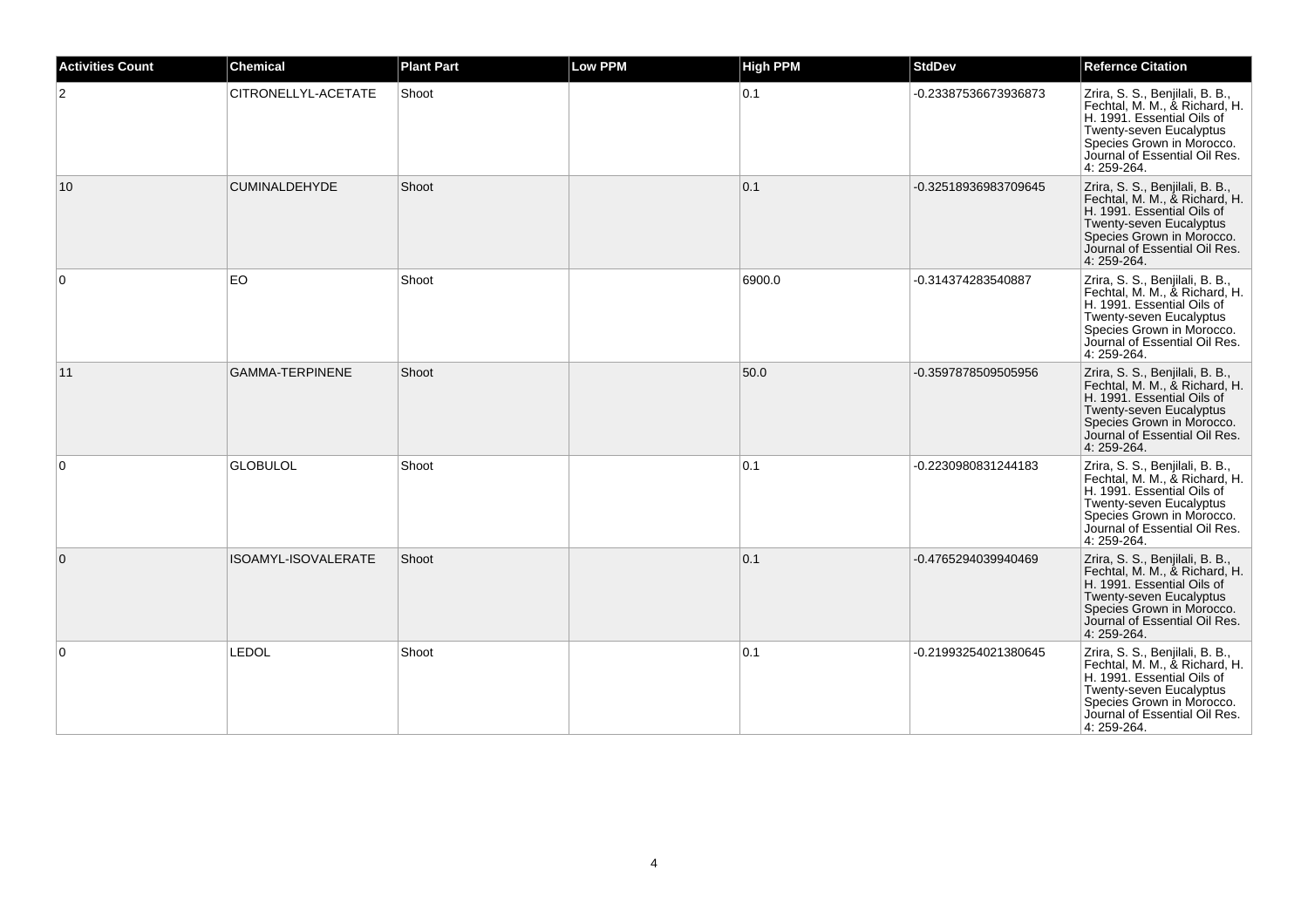| <b>Activities Count</b> | <b>Chemical</b>   | <b>Plant Part</b> | <b>Low PPM</b> | <b>High PPM</b> | <b>StdDev</b>        | <b>Refernce Citation</b>                                                                                                                                                                               |
|-------------------------|-------------------|-------------------|----------------|-----------------|----------------------|--------------------------------------------------------------------------------------------------------------------------------------------------------------------------------------------------------|
| 60                      | <b>LIMONENE</b>   | Shoot             |                | 0.1             | -0.3283880008447348  | Zrira, S. S., Benjilali, B. B.,<br>Fechtal, M. M., & Richard, H.<br>H. 1991. Essential Oils of<br>Twenty-seven Eucalyptus<br>Species Grown in Morocco.<br>Journal of Essential Oil Res.<br>4: 259-264. |
| 53                      | <b>LINALOOL</b>   | Shoot             |                | 0.1             | -0.2207935465716382  | Zrira, S. S., Benjilali, B. B.,<br>Fechtal, M. M., & Richard, H.<br>H. 1991. Essential Oils of<br>Twenty-seven Eucalyptus<br>Species Grown in Morocco.<br>Journal of Essential Oil Res.<br>4: 259-264. |
| 22                      | <b>MYRCENE</b>    | Shoot             |                | 20.0            | -0.3195114179355978  | Zrira, S. S., Benjilali, B. B.,<br>Fechtal, M. M., & Richard, H.<br>H. 1991. Essential Oils of<br>Twenty-seven Eucalyptus<br>Species Grown in Morocco.<br>Journal of Essential Oil Res.<br>4: 259-264. |
| $\overline{2}$          | <b>MYRTENOL</b>   | Shoot             |                | 0.1             | -0.2513799778000483  | Zrira, S. S., Benjilali, B. B.,<br>Fechtal, M. M., & Richard, H.<br>H. 1991. Essential Oils of<br>Twenty-seven Eucalyptus<br>Species Grown in Morocco.<br>Journal of Essential Oil Res.<br>4: 259-264. |
| $\overline{0}$          | P-CYMEN-8-OL      | Shoot             |                | 0.1             | -0.17247239346667684 | Zrira, S. S., Benjilali, B. B.,<br>Fechtal, M. M., & Richard, H.<br>H. 1991. Essential Oils of<br>Twenty-seven Eucalyptus<br>Species Grown in Morocco.<br>Journal of Essential Oil Res.<br>4: 259-264. |
| 16                      | P-CYMENE          | Shoot             |                | 0.1             | -0.5013233805011584  | Zrira, S. S., Benjilali, B. B.,<br>Fechtal, M. M., & Richard, H.<br>H. 1991. Essential Oils of<br>Twenty-seven Eucalyptus<br>Species Grown in Morocco.<br>Journal of Essential Oil Res.<br>4: 259-264. |
| $\overline{7}$          | <b>PIPERITONE</b> | Shoot             |                | 210.0           | -0.18549601860715284 | Zrira, S. S., Benjilali, B. B.,<br>Fechtal, M. M., & Richard, H.<br>H. 1991. Essential Oils of<br>Twenty-seven Eucalyptus<br>Species Grown in Morocco.<br>Journal of Essential Oil Res.<br>4: 259-264. |